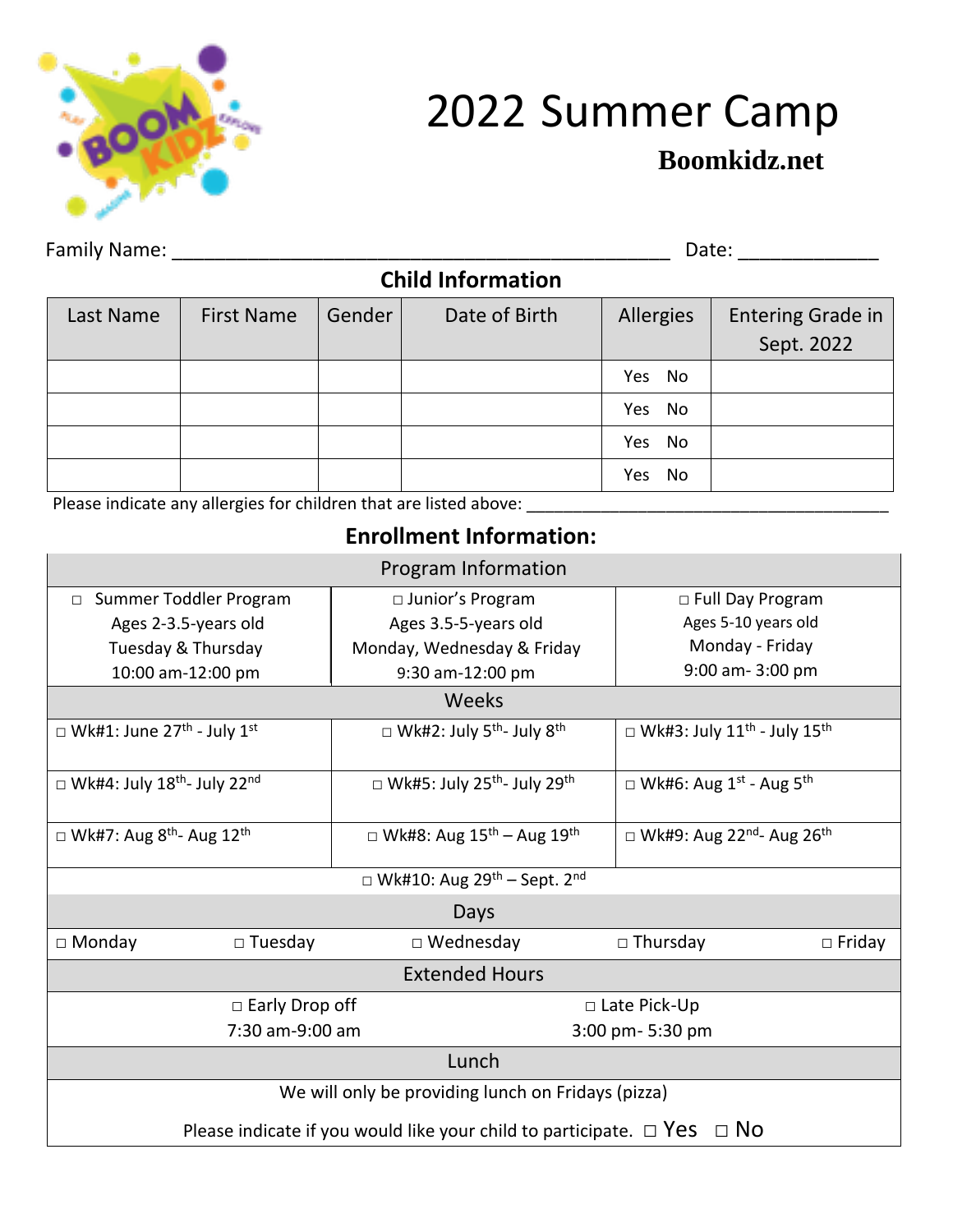## **Guardian Information**

| <b>Full Name</b> | Relationship to child   Cellphone Number | Email address |
|------------------|------------------------------------------|---------------|
|                  |                                          |               |
|                  |                                          |               |

### **Emergency Contacts**

| <b>Full Name</b> | Relationship to child | Phone number | Authorized to pick-up |
|------------------|-----------------------|--------------|-----------------------|
|                  |                       |              | No<br>Yes             |
|                  |                       |              | No<br>Yes             |
|                  |                       |              | No<br>Yes             |

## Terms & Conditions:

- This program is not sponsored by the NYC Department of Education.
- Late registration after May  $1<sup>st</sup>$ , 2022, is only given on program availability and must be paid in full.
- Programs may not be changed or switched after June  $1<sup>st</sup>$ , 2022.
- A deposit of 20% is required to process all camp registrations. This deposit and any additional payment towards tuition is refundable prior to April 1<sup>st</sup>, 2022, minus a \$50 processing fee. After April 1<sup>st</sup>, the deposit is not refundable, but any additional payments made toward tuition remains refundable prior to June 1st, 2022. After June 1st, 2022, no refunds will be given for withdrawal.
- Full payment must be made by June 15<sup>th</sup>, 2022.
- There is a \$25 fee for returned checks.
- The signer of the enrollment form is the person financially responsible for satisfying the tuition on time.
- Only one discount may be applied where applicable; discounts may not be combined.
- All program cancellations must be in writing; telephone cancellations will not be honored.
- Boomkidz waiver and contract must be submitted before first day of attendance; forms can be obtained from the Boomkidz website.
- Boomkidz reserves the right to suspend and/or expel a child, due to inappropriate behavior. Refunds, if any, are at the sole discretion of management.
- Boomkidz is not responsible for injuries outside of our facility or illness of any kind, thus there will be no makeup days or return of tuition.
- Extended hours begin at 7:30 AM and end promptly at 5:30 PM. Please make proper provisions to arrive on time.
- Cellphones are not to be used: they are distracting and might violate the privacy of others.
- It is the parent's responsibility to notify Boomkidz if their child will not be attending on any given day.

I agree to allow my child to participate in all programs and allow the use of any photographs or video for future publicity material unless otherwise specified. **Initial\_\_\_\_\_\_\_\_\_\_\_\_\_**

**Signature: Contract and Contract and Contract and Contract and Contract and Contract and Contract and Contract and Contract and Contract and Contract and Contract and Contract and Contract and Contract and Contract and** 

| Office Use Only |  |                    |  |
|-----------------|--|--------------------|--|
| Full Fee \$     |  | Deposit \$         |  |
| Extended hours  |  | <b>Balance Due</b> |  |
| Total \$        |  |                    |  |

## \*\*See our website for our **FUN** Friday Themes\*\*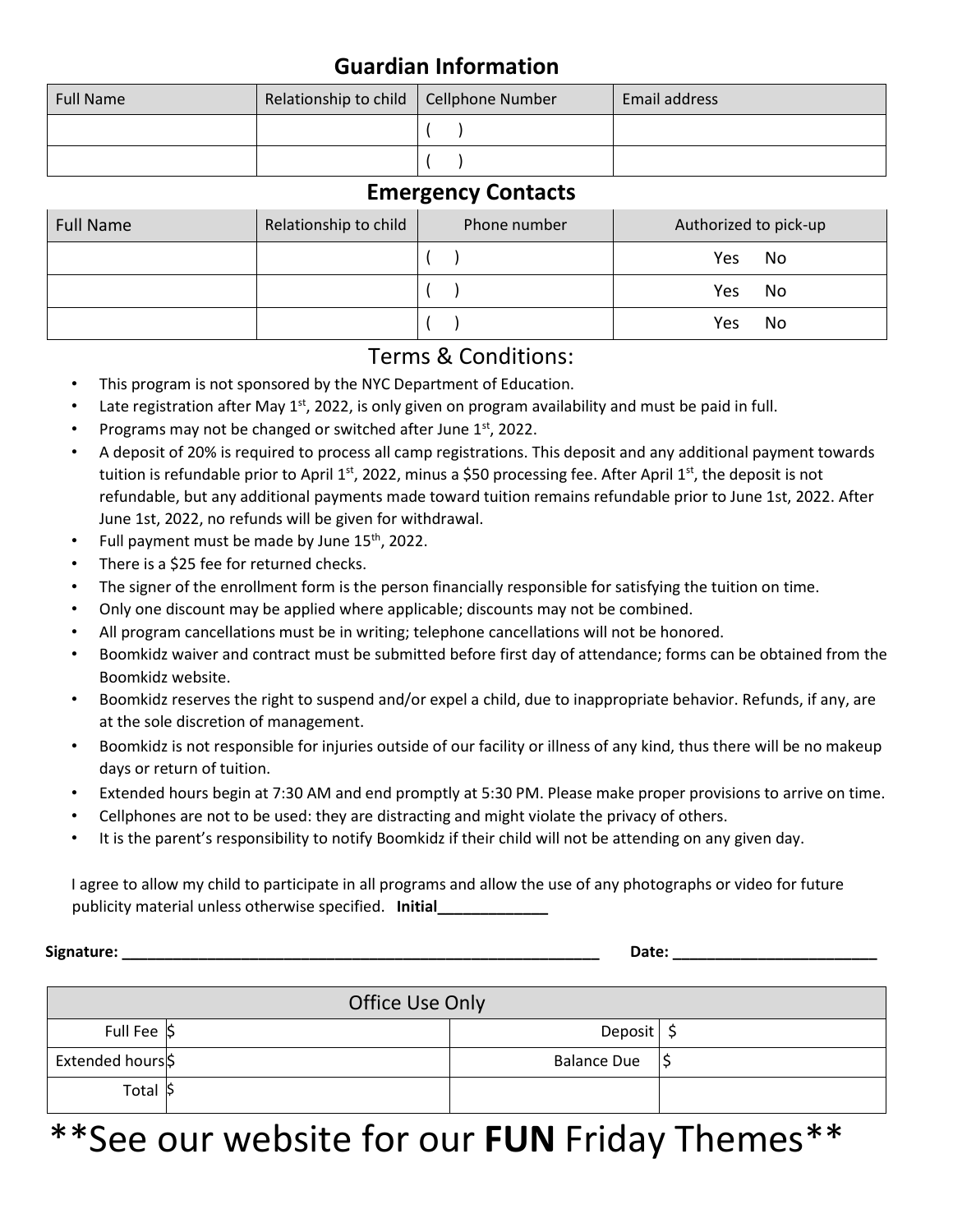## **EXPULSION POLICY**

#### **NAME OF CENTER: \_\_\_\_\_\_\_\_\_\_\_\_\_\_\_\_\_\_\_\_\_\_\_\_\_\_\_\_\_\_\_\_\_\_\_\_\_\_\_\_\_\_\_\_\_\_\_\_\_\_\_\_\_\_\_\_\_\_\_\_\_\_\_\_**

Unfortunately, there are sometimes reasons we must expel a child from our program either on a short term or permanent basis. We want you to know we will do everything possible to work with the family of the child(ren) in order to prevent this policy from being enforced.

The following are reasons we may have to expel or suspend a child from this center:

#### **IMMEDIATE CAUSES FOR EXPULSION:**

- The child is at risk of causing serious injury to other children or himself/herself.
- Parent threatens physical or intimidating actions toward staff members.
- Parent exhibits verbal abuse to staff in front of enrolled children.

#### **PARENTAL ACTIONS FOR CHILD'S EXPULSION:**

- Failure to pay/habitual lateness in payments.
- Failure to complete required forms
- Habitual tardiness when picking up your child.
- Verbal abuse to staff.

#### **CHILD'S ACTIONS FOR EXPULSION:**

- Failure of child to adjust after a reasonable amount of time.
- Uncontrollable tantrums/angry outbursts.
- Ongoing physical or verbal abuse to staff or other children.

**SCHEDULE OF EXPULSION:** If after the remedial actions above have not worked, the child's parent/guardian will be advised verbally and in writing about the child's or parent's behavior warranting an expulsion. An expulsion action is meant to be for a reasonable period of time so that the parent/guardian may work on the child's behavior or to come to an agreement with the center. The parent/guardian will be informed regarding the length of expulsion period and the expected behavioral changed required in order for the child or parent to return to the center. The parent/guardian will be given a specific expulsion date that allows the parent sufficient time to seek alternate childcare (approximately one to two weeks' notice depending on risk to other children's welfare or safety). Failure of the child/parent to satisfy the terms of the plan may result in permanent expulsion from the center.

Please sign to acknowledge that you have read above: